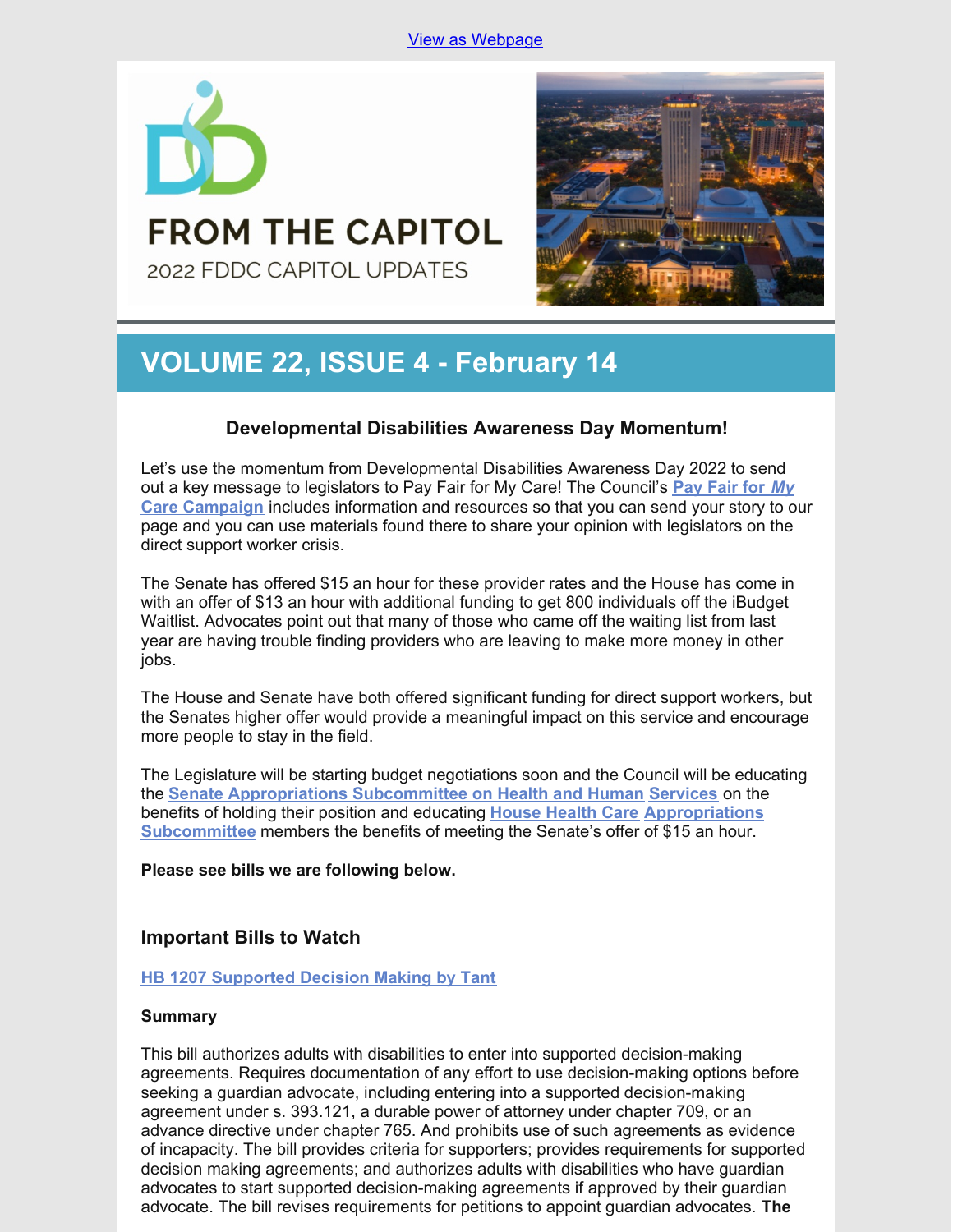#### **Council supports this bill.**

## **Actions**

01/05/22 HOUSE - Filed 01/12/22 HOUSE - Referred to Children, Families & Seniors Subcommittee; Civil Justice & Property Rights Subcommittee; Health & Human Services Committee 01/25/22 HOUSE - Favorable with CS by Children, Families & Seniors Subcommittee; 15 Yeas, 0 01/26/22 HOUSE - ComCommittee Substitute Text (C1) Filed 01/28/22 HOUSE - Now in Civil Justice & Property Rights Subcommittee

## **Similar Bills**

**SB 1772 Supported Decision Making for Adults with [Disabilities](https://www.myfloridahouse.gov/Sections/Bills/billsdetail.aspx?BillId=76242&) by Torres, Jr.**

01/12/22 SENATE - Referred to Children, Families, and Elder Affairs; Appropriations; Rules.

## **SB 1704 Social Services Estimating [Conference](https://www.myfloridahouse.gov/Sections/Bills/billsdetail.aspx?BillId=76170) by Ausley**

## **Summary**

This bill requires the Social Services Estimating Conference to develop The Social Services Estimating Conference shall develop information related to the iBudget system for the home-based and community-based Medicaid waiver services program and must include iBudget enrollment, the number of current waiver recipients, the size of the waiting list, the utilization rate of program services, and expenditure information that the conference determines is needed to plan for and project future budgets and the drawdown of federal matching funds. **The Council supports this bill.**

## **Actions**

01/07/22 SENATE - Filed 01/12/22 SENATE - Referred to Children, Families, and Elder Affairs; Appropriations Subcommittee on Health and Human Services; Appropriations

## **Identical Bills**

**HB 1569 Social Services Estimating [Conference](https://www.myfloridahouse.gov/Sections/Bills/billsdetail.aspx?BillId=76559&) by Smith (C)**

01/16/22 HOUSE - Now in Health Care Appropriations Subcommittee

**HB 235 Restraint of Students with [Disabilities](https://www.myfloridahouse.gov/Sections/Bills/billsdetail.aspx?BillId=73355) in Public Schools by Plasencia CoSponsors: Eskamani, Morales, Tant**

## **Summary**

This bill prohibits school personnel from using mechanical restraint on students with disabilities. This does not apply to school resource officers, school safety officers, school guardians, or school security guards as described in s. 1006.12, who may use mechanical restraint in the exercise of their powers and duties to restrict students in grades 6 through 12. **The Council supports this bill.**

## **Actions**

10/06/21 HOUSE - Filed. 10/22/21 HOUSE - Referred to Early Learning & Elementary Education Subcommittee; Secondary Education & Career Development Subcommittee; Education & Employment **Committee** 01/13/22 HOUSE - Favorable by Early Learning & Elementary Education Subcommittee;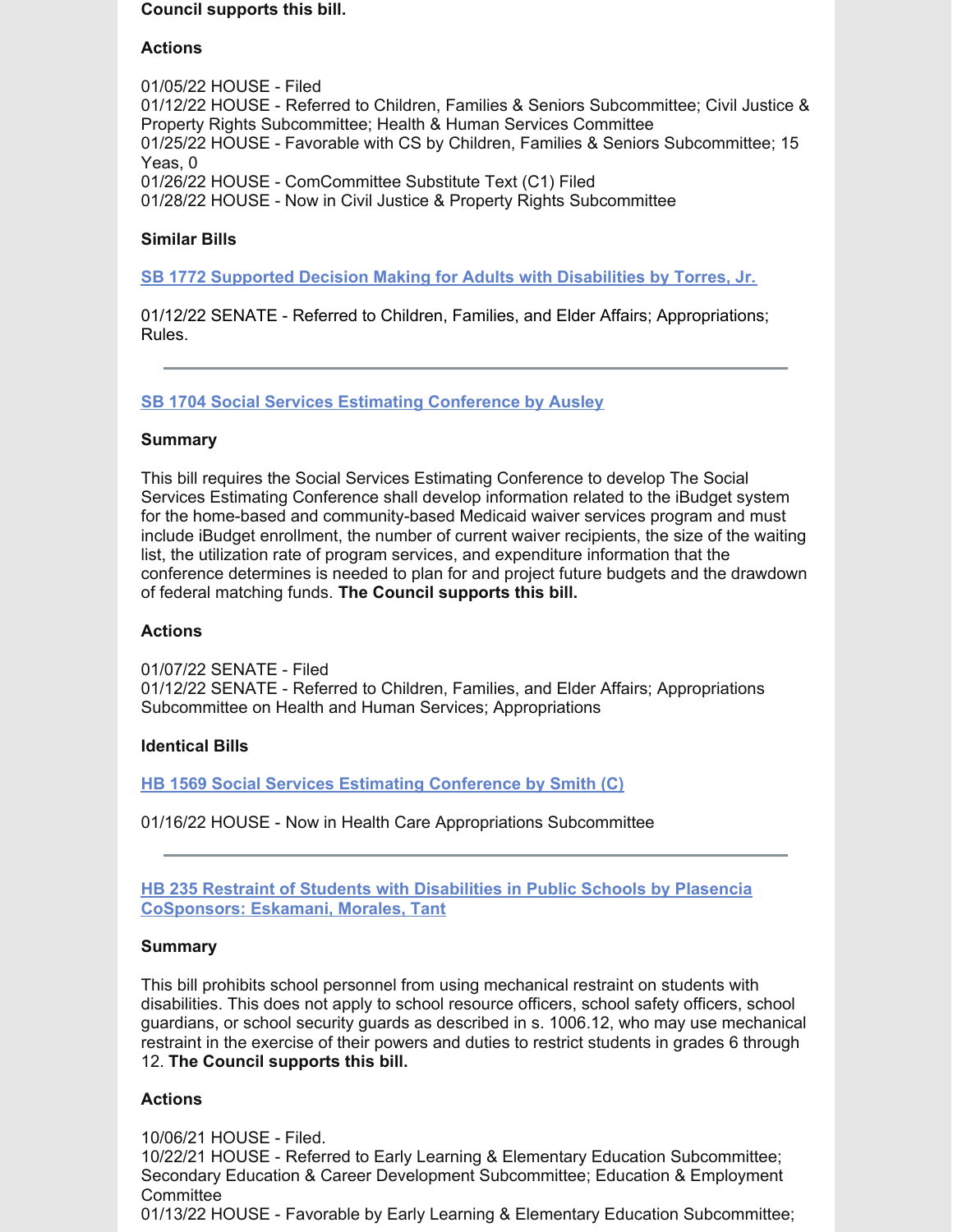17 Yeas, 0 Nays 01/27/22 HOUSE - Favorable by Secondary Education & Career Development Subcommittee; 15 Yeas, 0 Nays HOUSE Now in Education & Employment Committee 02/01/22 HOUSE - Favorable by Education & Employment Committee; 19 Yeas, 0 Nays HOUSE - Placed on Calendar, on 2nd reading

## **Identical Bills**

**SB 0390 Restraint of Students with [Disabilities](https://www.myfloridahouse.gov/Sections/Bills/billsdetail.aspx?BillId=73330&) in Public Schools by Book**

02/11/22 SENATE - On Committee agenda - Appropriations Subcommittee on Education, 02/16/22, 1:00 pm, 412 K

**HB 15 Children with Developmental Delays by Tant and Hawkins [\(CO-SPONSORS\)](https://www.myfloridahouse.gov/Sections/Bills/billsdetail.aspx?BillId=73025) Arrington; Benjamin; Driskell; Eskamani; Goff-Marcil; Hunschofsky; Joseph; Learned; Morales; Plasencia; Skidmore; Toledo; Valdés; Williams; Woodson**

## **Summary**

This bill revises definition of term "exceptional student" to include additional students with developmental delays ages birth through 9 years or through the student's completion of grade 2, whichever occurs first(current law includes up to age 5). **The Council supports this bill.**

## **Actions**

07/21/21 HOUSE - Filed.

09/17/21 HOUSE - Referred to Early Learning & Elementary Education Subcommittee; PreK-12 Appropriations Subcommittee; Education & Employment Committee 01/19/22 HOUSE - Favorable by Early Learning & Elementary Education Subcommittee; 13 Yeas, 0 Nays 02/03/22 HOUSE - Favorable by PreK-12 Appropriations Subcommittee; 13 Yeas, 0 Nays HOUSE - Now in Education & Employment Committee

## **Identical Bills**

**SB 0236 Children with Developmental Delays by Jones [\(CO-SPONSORS\)](https://www.myfloridahouse.gov/Sections/Bills/billsdetail.aspx?BillId=73164&) Ausley; Powell; Berman; Taddeo** 02/11/22 SENATE - On Committee agenda - Appropriations Subcommittee on Education, 02/16/22, 1:00 pm, 412 K

**HB 155 Certificates of Completion by Valdes [\(CO-SPONSORS\)](https://www.myfloridahouse.gov/Sections/Bills/billsdetail.aspx?BillId=73206) Benjamin; Hart; Morales**

## **Summary**

This bill provides students who have been awarded certificate of completion are eligible to enroll in workforce education programs. The bill also requires identification of such programs by Charter Technical Career Centers and the bill requires students who will be awarded certificate of completion to be advised of their educational options. **The Council supports this bill.**

## **Actions**

09/21/21 HOUSE - Filed. 09/29/21 HOUSE - Referred to Secondary Education & Career Development Subcommittee, Education & Employment Committee 01/27/22 HOUSE - Favorable by Secondary Education & Career Development Subcommittee; 15 Yeas, 0 Nays HOUSE - Now in Education & Employment Committee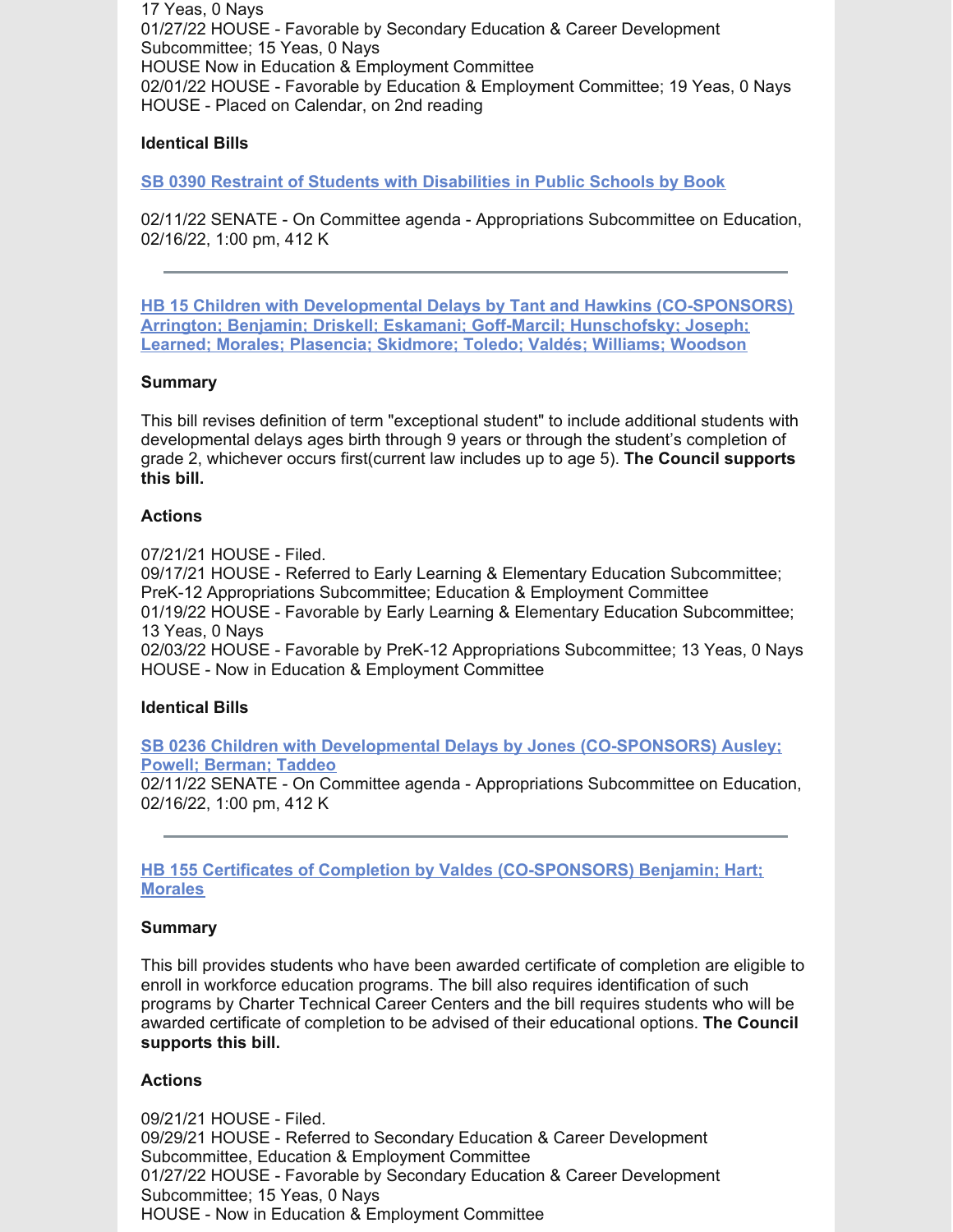#### **Identical Bills**

**SB 1068 Certificates of [Completion](https://www.myfloridahouse.gov/Sections/Bills/billsdetail.aspx?BillId=75103&) by Jones** 02/02/22 SENATE - Now in Commerce and Tourism

## **SB 1040 Registry of Persons with Special Needs by [Brodeur-linked](https://www.myfloridahouse.gov/Sections/Bills/billsdetail.aspx?BillId=74991) to SB 1042**

#### **Summary**

This bill is cited as the "Protect Our Loved Ones Act" and requires the Agency for Persons with Disabilities to develop and maintain a database, to be known as the Registry of Persons with Special Needs, of persons who may have developmental, psychological, or other disabilities or conditions that may be relevant to their interactions with law enforcement officers. Parents, guardians, and caregivers may enroll in the registry a person of any age with any type of developmental, psychological, or other disability or condition, including, but not limited to, autism spectrum disorder, Alzheimer's disease, dementia, bipolar disorder, and Down syndrome. Persons may also enroll themselves if they are 18 years of age or older.

The Department of Law Enforcement shall provide information from the registry to law enforcement officers to assist officers in the performance of their official duties. The registry shall provide such relevant information to a law enforcement officer engaged in his or her official duties upon an officer's request made through the Florida Crime Information Center.

*HB 733 became a proposed committee bill PCS733 and changed considerably HB 733 has been replaced with PCS 733. Now, instead of an APD list, if an individual receives the "D" identifier on his or her identification card, such information shall be included through the Driver and Vehicle Information Database and available through the Florida Crime Information Center system. This could interfere with an individual's employment by being on a criminal database and there doesn't appear to be a way to get off the criminal database.* **The Council is opposing this bill.**

#### **Actions**

11/23/21 SENATE - Filed.

12/13/21 SENATE - Referred to Children, Families, and Elder Affairs; Appropriations Subcommittee on Health and Human Services; Appropriations 02/08/22 SENATE - Favorable with CS by Children, Families, and Elder Affairs; 7 Yeas, 1 Nay 02/09/22 SENATE - Committee Substitute Text (C1) Filed 02/11/22 SENATE - Now in Appropriations Subcommittee on Health and Human Services

#### **Identical Bills**

**HB 0733 Registry of Persons with Special Needs by [Plasencia](https://www.myfloridahouse.gov/Sections/Bills/billsdetail.aspx?BillId=75034&)** 01/28/22 HOUSE - Now in Infrastructure & Tourism Appropriations Subcommittee

### **Linked Bills**

**SB 1042 Public [Records/Registry](https://www.myfloridahouse.gov/Sections/Bills/billsdetail.aspx?BillId=74990&) of Persons with Special Needs by Brodeur**

### **Summary**

This bill provides an exemption from public records requirements for all records, data, information, correspondence, and communications relating to the enrollment of persons in the registry of persons with special needs and authorizes law enforcement agencies, county emergency management agencies, and local fire departments to further disclose confidential and exempt information under certain circumstances. The bill provides for future legislative review and repeal of the exemption if there is a statement of public necessity.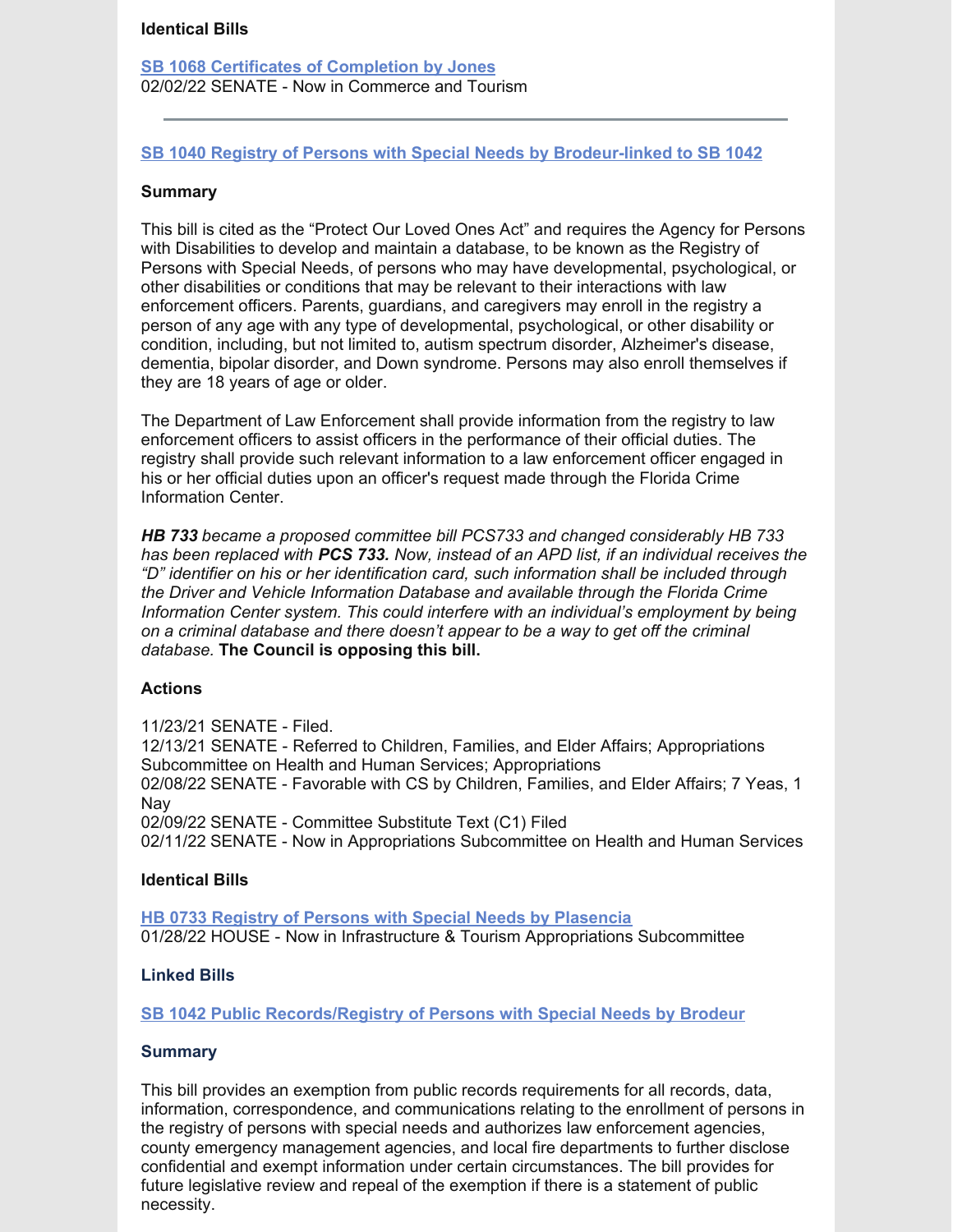## **Actions**

11/23/21 SENATE - Filed 12/13/21 SENATE - Referred to Children, Families, and Elder Affairs; Appropriations Subcommittee on Health and Human Services; Appropriations 02/08/22 SENATE - Favorable with CS by Children, Families, and Elder Affairs; 8 Yeas, 0 **Navs** 02/09/22 SENATE - Committee Substitute Text (C1) Filed 02/11/22 SENATE - Now in Appropriations Subcommittee on Health and Human Services

## **Identical Bill**

**HB 0735 Pub. [Rec./Registry](https://www.myfloridahouse.gov/Sections/Bills/billsdetail.aspx?BillId=75035&) of Persons with Special Needs by Plasencia**

12/13/21 HOUSE - Now in Children, Families & Seniors Subcommittee

#### **SB 1692 [Medicaid](https://www.myfloridahouse.gov/Sections/Bills/billsdetail.aspx?BillId=76163) Buy-in Program by Pizzo**

#### **Summary**

This bill requires the Agency for Health Care Administration to establish and implement a Medicaid buy-in program for certain individuals with disabilities. The bill provides requirements for the program and requires the agency to seek federal waiver approval or submit any state plan amendments necessary to implement the program. The bill requires the agency to implement the program upon receiving federal approval.

#### **Actions**

01/06/22 SENATE - Filed 01/12/22 SENATE - Referred to Health Policy; Appropriations Subcommittee on Health and Human Services; Appropriations

#### **Identical Bills**

**HB 0675 Medicaid Buy-in Program by Woodson and Smith, C. [\(CO-SPONSORS\)](https://www.myfloridahouse.gov/Sections/Bills/billsdetail.aspx?BillId=74798&) Morales; Valdés** 12/13/21 HOUSE - Now in Finance & Facilities Subcommittee

**SB 1822 [Medicaid](https://www.myfloridahouse.gov/Sections/Bills/billsdetail.aspx?BillId=76281&) Buy-in Program by Jones**

1/12/22 SENATE - Referred to Health Policy; Appropriations Subcommittee on Health and Human Services; Appropriations

**SB 414 Family [Caregiver](https://www.myfloridahouse.gov/Sections/Bills/billsdetail.aspx?BillId=73361&) Certified Nursing Assistant Program by Powell Co-Sponsors: Book**

#### **Summary**

This bill Requires the Board of Nursing, in consultation with the Agency for Health Care Administration, to develop a program to train and certify family caregivers as certified nursing assistants for a specified purpose. The bill authorizes family caregivers who complete the program to take the nursing assistant competency examination. The bill also provides that caregivers who pass the examination are eligible for certification as a nursing assistant.

## **Actions**

10/07/21 SENATE - Filed 10/13/21 SENATE - Referred to Health Policy; Appropriations Subcommittee on Health and Human Services; Appropriations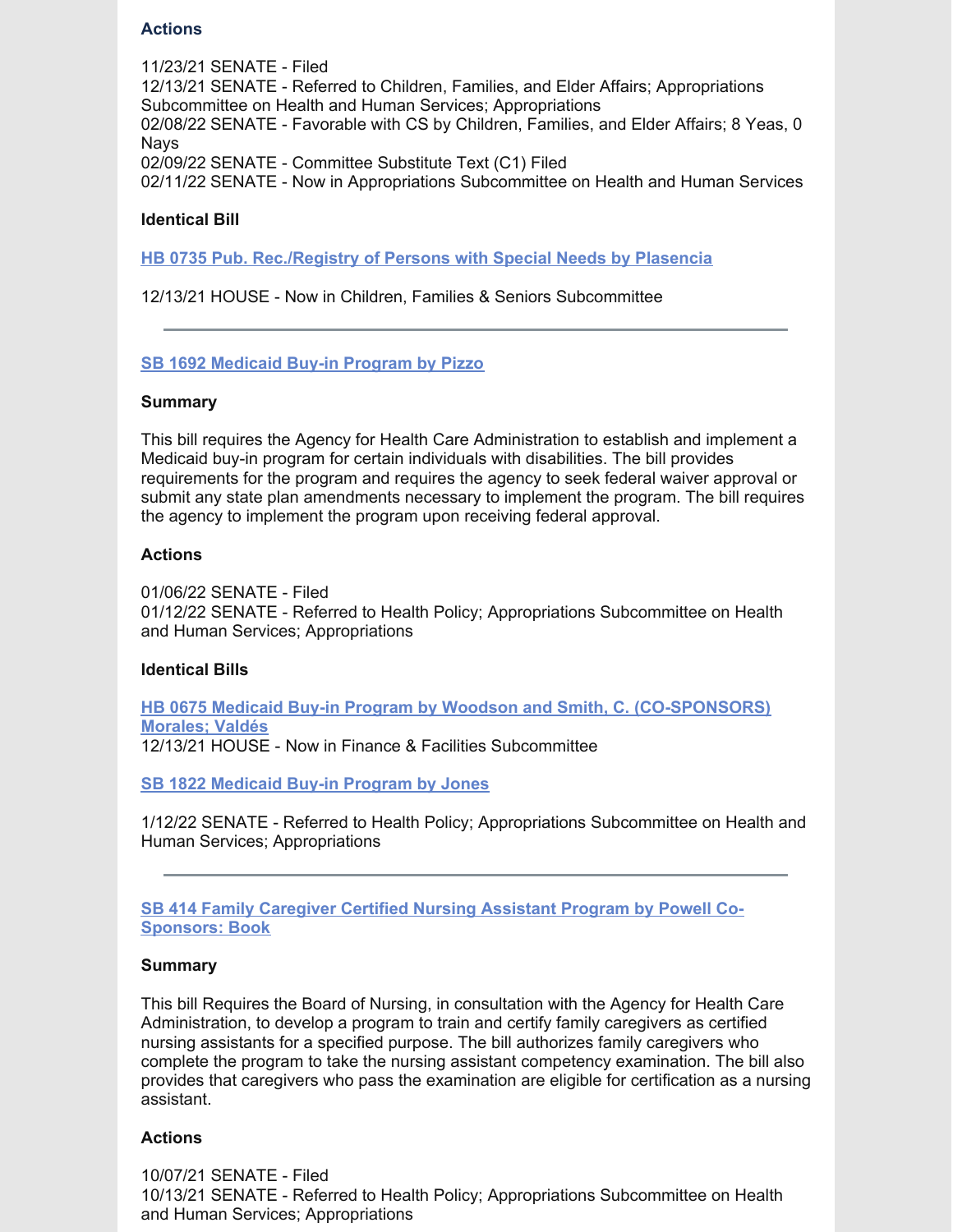12/02/21 SENATE - Favorable by Health Policy; 7 Yeas, 0 Nays SENATE Now in Appropriations Subcommittee on Health and Human Services

## **Identical Bills**

**HB 0209 Family [Caregiver](https://www.myfloridahouse.gov/Sections/Bills/billsdetail.aspx?BillId=73306) Certified Nursing Assistant Program by Silvers** 10/06/21 HOUSE - Now in Finance & Facilities Subcommittee

**HB 987 In-person Visitation by Essential Caregivers by Shoaf [CoSponsors:](https://www.myfloridahouse.gov/Sections/Bills/billsdetail.aspx?BillId=75784) Eskamani, Salzman**

#### **Summary**

This bill provides that a resident or client of residential facility, developmental disabilities center, direct service provider, nursing home facility, or assisted living facility has the right to designate an essential caregiver for in-person visits. The bill requires APD and AHCA, as applicable, to develop guidelines and adopt rules relating to essential caregivers.

#### **Actions**

12/20/21 HOUSE - Filed 01/07/22 HOUSE - Referred to Finance & Facilities Subcommittee; Children, Families & Seniors Subcommittee; Health & Human Services Committee HOUSE Now in Finance & Facilities Subcommittee 01/27/22 HOUSE - Favorable with CS by Finance & Facilities Subcommittee; 17 Yeas, 0 **Navs** 02/03/22 HOUSE - Favorable by Children, Families & Seniors Subcommittee; 14 Yeas, 0 Nays

HOUSE Now in Health & Human Services Committee

#### **Compare Bills**

**SB 0988 Patient [Visitation](https://www.myfloridahouse.gov/Sections/Bills/billsdetail.aspx?BillId=74715&) Rights by Garcia** 02/02/22 SENATE - Now in Appropriations

**SB 1724 [Designation](https://www.myfloridahouse.gov/Sections/Bills/billsdetail.aspx?BillId=76190&) of Essential Caregivers for In-person Visitations by Harrell**

01/12/22 SENATE - Referred to Health Policy; Children, Families, and Elder Affairs; Rules

**SB 1674 - Individual Education Plans by Ausley [Co-Sponsors:](https://www.flsenate.gov/Session/Bill/2022/1674) Rodrigues (R)**

#### **Summary**

This bill requires individual education plans for certain students to contain information and instruction on the legal rights and responsibilities regarding educational decisions which transfer to students at the age of 18. The bill requiring such information to include ways in which a student may provide informed consent to allow his or her parent to continue to participate in his or her educational decisions, etc. Effective Date: 7/1/2022

## **Actions**

01/06/22 SENATE - Filed 01/12/22 SENATE - Referred to Education; Judiciary; Rules 02/03/22 SENATE - On Committee agenda - Education, 02/08/22, 9:00 am, 412 K 02/08/22 SENATE - Favorable by Education; 9 Yeas, 0 Nays SENATE Now in Judiciary

#### **Identical Bills**

**HB 1317 Individual [Education](https://www.flsenate.gov/Session/Bill/2022/1317) Plans by Tant** 02/02/22 HOUSE - Now in Civil Justice & Property Rights Subcommittee